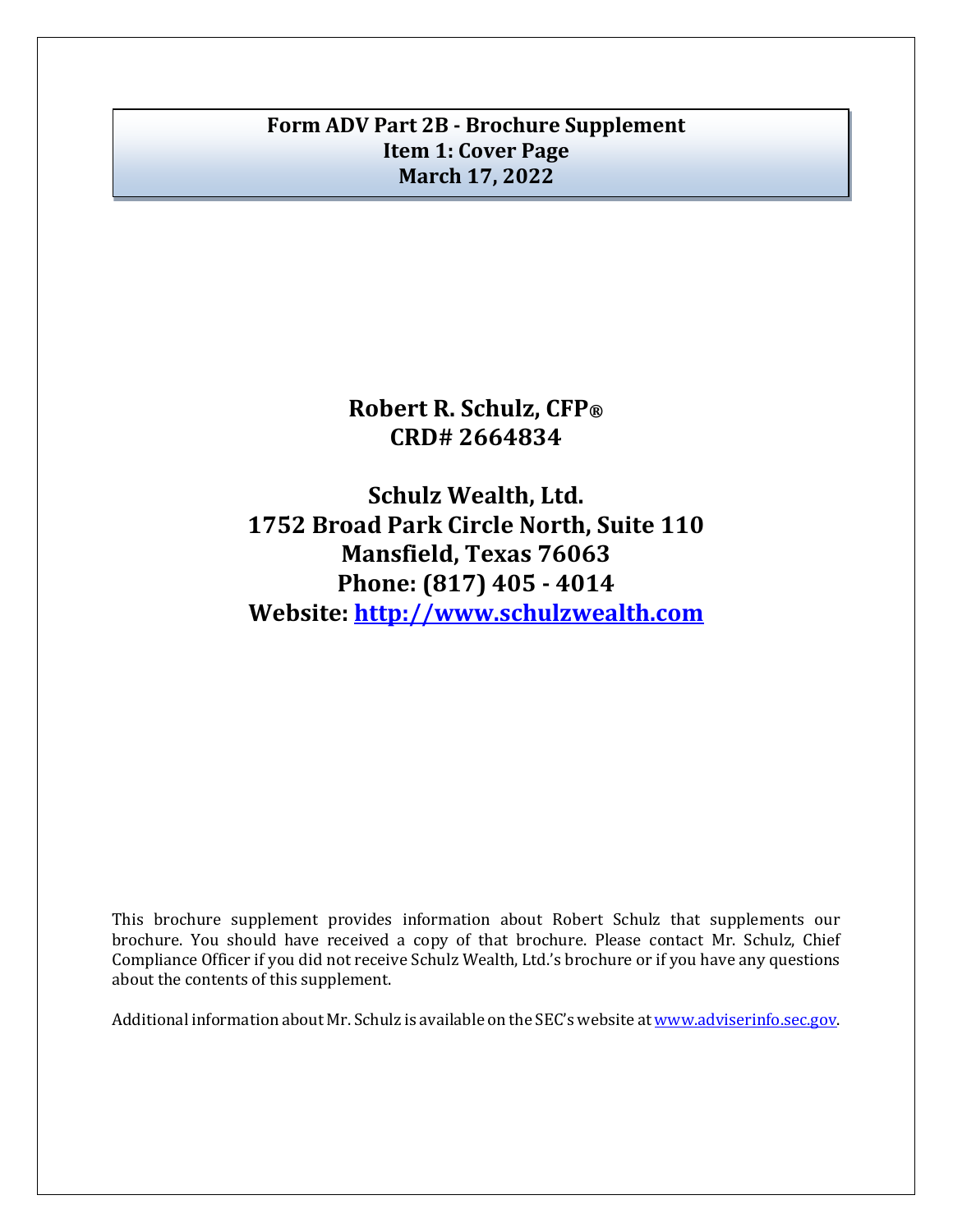# **Item 2: Educational Background & Business Experience**

#### **Robert Rankin Schulz Year of Birth:** 1967

#### **Educational Background:**

• 1990; University of Texas, Austin; BBA Accounting

#### **Business Background:**

• 09/2014 – Present Schulz Wealth, Ltd; Investment Adviser Representative and Chief Compliance Officer • 02/2000 – 04/2018 First Texas Financial Services Corp.; President • 10/2006 – 09/2014 Cambridge Investment Research; Registered Representative and Investment Adviser Representative  $\bullet$  01/2003 - 10/2006 Signal Securities; Registered Representative and Investment Adviser Representative • 11/1995 – 12/2002 Princor Financial Services, Corp.; Registered Representative and Investment Adviser Representative • 05/1990 – 05/1994 United States Navy; Lieutenant (O3) Surface Warfare Officer; Aboard USS John Rodgers (DD-983)

### **Exams, Licenses & Other Professional Designations:**

- 10/2001 Certified Financial Planner™
- $\bullet$  06/2001 Series 24 (Inactive)
- 01/2001 General Lines Agent: Property and Casualty (Inactive)
- $\bullet$  02/2000 Series 7 (Inactive)
- 11/1995 Series 6 and Series 63 (Inactive)
- 10/1995 General Lines Agent: Life, Accident, Health and HMO (Inactive)

### **CFP® - CERTIFIED FINANCIAL PLANNER™:**

The CERTIFIED FINANCIAL PLANNER™, CFP® and federally registered CFP marks are professional certification marks granted in the United States by Certified Financial Planner Board of Standards, Inc. ("CFP Board").

The CFP® certification is a voluntary certification; no federal or state law or regulation requires financial planners to hold CFP® certification. It is recognized in the United States and a number of other countries for its high standard of professional education, stringent code of conduct and standards of practice and ethical requirements that govern professional engagements with clients. To attain the right to use the CFP® marks, an individual must satisfactorily fulfill the following requirements: Complete an advanced college-level course of study addressing the financial planning subject areas that CFP Board's studies have determined as necessary for the competent and professional delivery of financial planning services, and attain a Bachelor's Degree from a regionally accredited United States college or university (or its equivalent from a foreign university, pass the comprehensive CFP® Certification Examination, Complete at least three years of full-time financial planning-related experience and agree to be bound by CFP Board's *Standards of Professional Conduct*.

Individuals who become certified must complete 30 hours of continuing education hours every two years, including two hours on the *Code of Ethics* and other parts of the *Standards of Professional*